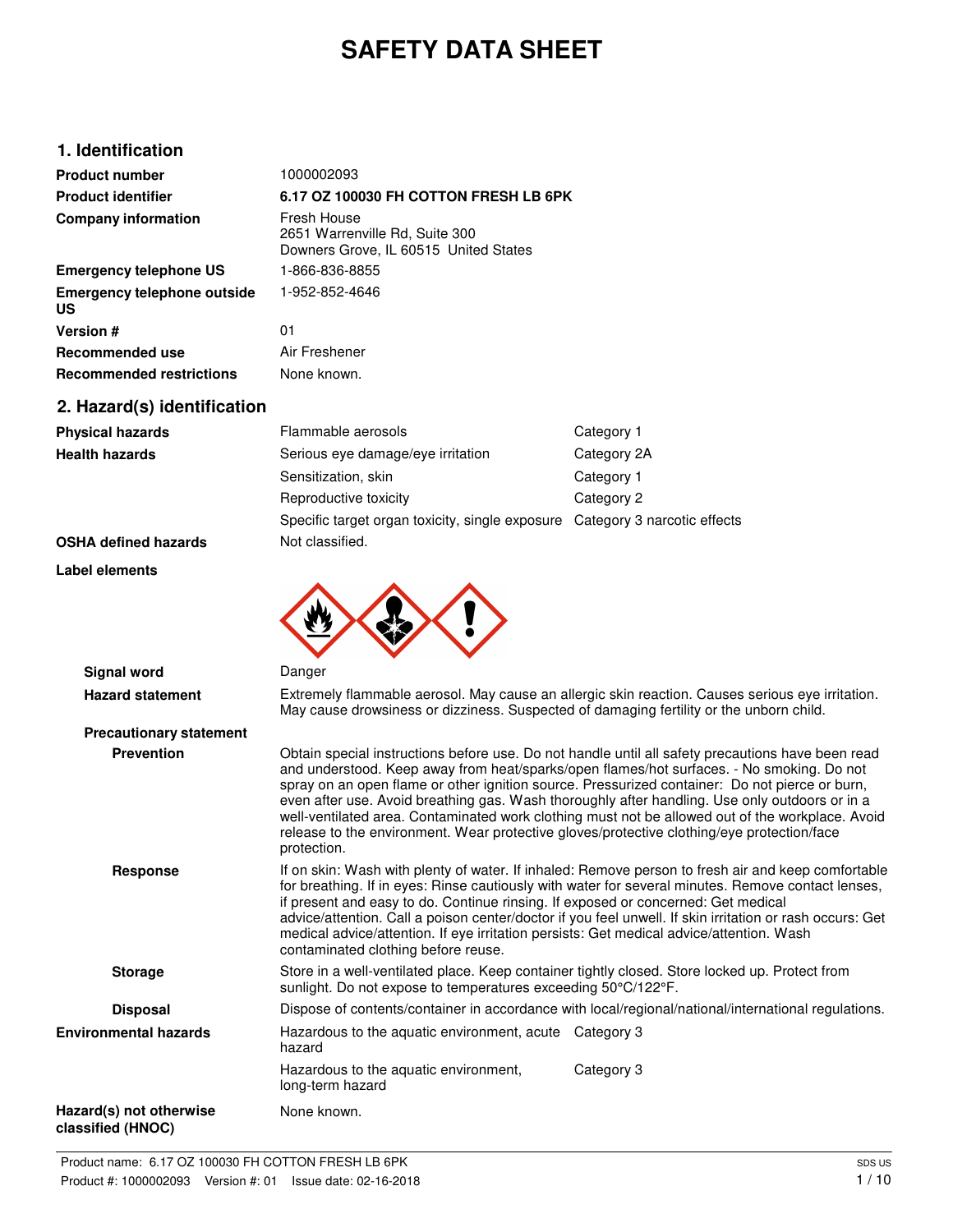# **3. Composition/information on ingredients**

## **Mixtures**

| <b>Chemical name</b>                       | Common name and synonyms | <b>CAS number</b> | %         |
|--------------------------------------------|--------------------------|-------------------|-----------|
| Acetone                                    |                          | $67 - 64 - 1$     | $60 - 80$ |
| <b>Butane</b>                              |                          | 106-97-8          | $10 - 20$ |
| Propane                                    |                          | 74-98-6           | $10 - 20$ |
| 4-tert-butylcyclohexyl Acetate             |                          | 32210-23-4        | $0.1 - 1$ |
| Alpha-isomethylionone                      |                          | 127-51-5          | $0.1 - 1$ |
| Amyl Salicylate                            |                          | 2050-08-0         | $0.1 - 1$ |
| <b>Butylphenyl Methylpropional</b>         |                          | $80 - 54 - 6$     | $0.1 - 1$ |
| Hexyl cinnamal                             |                          | 101-86-0          | $0.1 - 1$ |
| <b>Hexyl Salicylate</b>                    |                          | 6259-76-3         | $0.1 - 1$ |
| Tetramethyl<br>Acetyloctahydronaphthalenes |                          | 54464-57-2        | $0.1 - 1$ |
| Other components below reportable levels   |                          |                   | $1 - 2.5$ |

\*Designates that a specific chemical identity and/or percentage of composition has been withheld as a trade secret.

## **4. First-aid measures**

| <b>Inhalation</b>                                                                   | Remove victim to fresh air and keep at rest in a position comfortable for breathing. Call a POISON<br>CENTER or doctor/physician if you feel unwell.                                                                                                                                                                                                        |
|-------------------------------------------------------------------------------------|-------------------------------------------------------------------------------------------------------------------------------------------------------------------------------------------------------------------------------------------------------------------------------------------------------------------------------------------------------------|
| <b>Skin contact</b>                                                                 | Remove contaminated clothing immediately and wash skin with soap and water. In case of<br>eczema or other skin disorders: Seek medical attention and take along these instructions.                                                                                                                                                                         |
| Eye contact                                                                         | Immediately flush eyes with plenty of water for at least 15 minutes. Remove contact lenses, if<br>present and easy to do. Continue rinsing. Get medical attention if irritation develops and persists.                                                                                                                                                      |
| Ingestion                                                                           | In the unlikely event of swallowing contact a physician or poison control center. Rinse mouth.                                                                                                                                                                                                                                                              |
| <b>Most important</b><br>symptoms/effects, acute and<br>delayed                     | May cause drowsiness and dizziness. Headache. Nausea, vomiting. Severe eye irritation.<br>Symptoms may include stinging, tearing, redness, swelling, and blurred vision. May cause an<br>allergic skin reaction. Dermatitis. Rash.                                                                                                                          |
| <b>Indication of immediate</b><br>medical attention and special<br>treatment needed | Provide general supportive measures and treat symptomatically. Keep victim under observation.<br>Symptoms may be delayed.                                                                                                                                                                                                                                   |
| <b>General information</b>                                                          | IF exposed or concerned: Get medical advice/attention. If you feel unwell, seek medical advice<br>(show the label where possible). Ensure that medical personnel are aware of the material(s)<br>involved, and take precautions to protect themselves. Show this safety data sheet to the doctor in<br>attendance. Wash contaminated clothing before reuse. |
| 5. Fire-fighting measures                                                           |                                                                                                                                                                                                                                                                                                                                                             |
| Suitable extinguishing media                                                        | Alcohol resistant foam. Powder. Carbon dioxide (CO2).                                                                                                                                                                                                                                                                                                       |
| Unsuitable extinguishing<br>media                                                   | Do not use water jet as an extinguisher, as this will spread the fire.                                                                                                                                                                                                                                                                                      |
| Specific hazards arising from<br>the chemical                                       | Contents under pressure. Pressurized container may explode when exposed to heat or flame.<br>During fire, gases hazardous to health may be formed.                                                                                                                                                                                                          |
| Special protective equipment<br>and precautions for firefighters                    | Firefighters must use standard protective equipment including flame retardant coat, helmet with<br>face shield, gloves, rubber boots, and in enclosed spaces, SCBA.                                                                                                                                                                                         |
| <b>Fire fighting</b><br>equipment/instructions                                      | Move containers from fire area if you can do so without risk. Containers should be cooled with<br>water to prevent vapor pressure build up. For massive fire in cargo area, use unmanned hose<br>holder or monitor nozzles, if possible. If not, withdraw and let fire burn out.                                                                            |
| <b>Specific methods</b>                                                             | Use standard firefighting procedures and consider the hazards of other involved materials. Move<br>containers from fire area if you can do so without risk. In the event of fire and/or explosion do not<br>breathe fumes.                                                                                                                                  |
| <b>General fire hazards</b>                                                         | Extremely flammable aerosol.                                                                                                                                                                                                                                                                                                                                |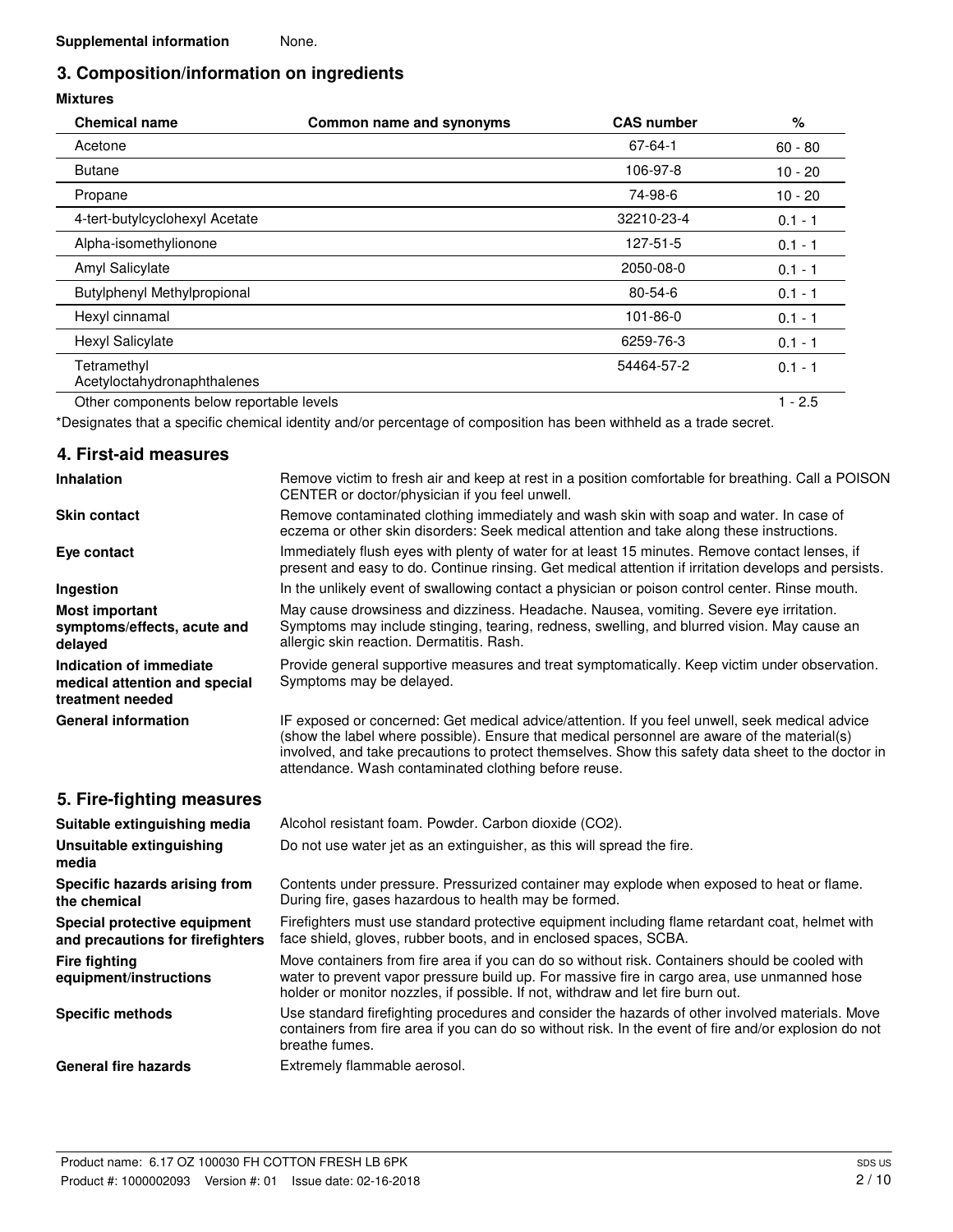## **6. Accidental release measures**

| Personal precautions,<br>protective equipment and<br>emergency procedures | Keep unnecessary personnel away. Keep people away from and upwind of spill/leak. Wear<br>appropriate protective equipment and clothing during clean-up. Avoid breathing gas. Do not touch<br>damaged containers or spilled material unless wearing appropriate protective clothing. Ventilate<br>closed spaces before entering them. Local authorities should be advised if significant spillages<br>cannot be contained. For personal protection, see section 8 of the SDS.                                                                                                                                                                                                                                                                                                                                                                                                                                                                                                                        |
|---------------------------------------------------------------------------|-----------------------------------------------------------------------------------------------------------------------------------------------------------------------------------------------------------------------------------------------------------------------------------------------------------------------------------------------------------------------------------------------------------------------------------------------------------------------------------------------------------------------------------------------------------------------------------------------------------------------------------------------------------------------------------------------------------------------------------------------------------------------------------------------------------------------------------------------------------------------------------------------------------------------------------------------------------------------------------------------------|
| <b>Methods and materials for</b><br>containment and cleaning up           | Refer to attached safety data sheets and/or instructions for use. Stop leak if you can do so without<br>risk. Move the cylinder to a safe and open area if the leak is irreparable. Isolate area until gas has<br>dispersed. Eliminate all ignition sources (no smoking, flares, sparks, or flames in immediate area).<br>Keep combustibles (wood, paper, oil, etc.) away from spilled material. Prevent product from<br>entering drains. Absorb in vermiculite, dry sand or earth and place into containers. Following<br>product recovery, flush area with water.                                                                                                                                                                                                                                                                                                                                                                                                                                 |
|                                                                           | Small Spills: Wipe up with absorbent material (e.g. cloth, fleece). Clean surface thoroughly to<br>remove residual contamination. For waste disposal, see section 13 of the SDS.                                                                                                                                                                                                                                                                                                                                                                                                                                                                                                                                                                                                                                                                                                                                                                                                                    |
| <b>Environmental precautions</b>                                          | Avoid release to the environment. Inform appropriate managerial or supervisory personnel of all<br>environmental releases. Prevent further leakage or spillage if safe to do so. Avoid discharge into<br>drains, water courses or onto the ground.                                                                                                                                                                                                                                                                                                                                                                                                                                                                                                                                                                                                                                                                                                                                                  |
| 7. Handling and storage                                                   |                                                                                                                                                                                                                                                                                                                                                                                                                                                                                                                                                                                                                                                                                                                                                                                                                                                                                                                                                                                                     |
| Precautions for safe handling                                             | Obtain special instructions before use. Do not handle until all safety precautions have been read<br>and understood. Pressurized container: Do not pierce or burn, even after use. Do not use if spray<br>button is missing or defective. Do not spray on a naked flame or any other incandescent material.<br>Do not smoke while using or until sprayed surface is thoroughly dry. Do not cut, weld, solder, drill,<br>grind, or expose containers to heat, flame, sparks, or other sources of ignition. All equipment used<br>when handling the product must be grounded. Do not re-use empty containers. Avoid breathing<br>gas. Avoid contact with eyes, skin, and clothing. Avoid prolonged exposure. Pregnant or<br>breastfeeding women must not handle this product. Should be handled in closed systems, if<br>possible. Use only in well-ventilated areas. Wear appropriate personal protective equipment. Avoid<br>release to the environment. Observe good industrial hygiene practices. |
| Conditions for safe storage,<br>including any incompatibilities           | Level 3 Aerosol.                                                                                                                                                                                                                                                                                                                                                                                                                                                                                                                                                                                                                                                                                                                                                                                                                                                                                                                                                                                    |
|                                                                           | Store locked up. Pressurized container. Protect from sunlight and do not expose to temperatures<br>exceeding 50°C/122 °F. Do not puncture, incinerate or crush. Do not handle or store near an open<br>flame, heat or other sources of ignition. This material can accumulate static charge which may<br>cause spark and become an ignition source. Store away from incompatible materials (see Section<br>10 of the SDS).                                                                                                                                                                                                                                                                                                                                                                                                                                                                                                                                                                          |

## **8. Exposure controls/personal protection**

#### **Occupational exposure limits**

#### **US. OSHA Table Z-1 Limits for Air Contaminants (29 CFR 1910.1000)**

| <b>Components</b>                           | <b>Type</b> | Value      |  |
|---------------------------------------------|-------------|------------|--|
| Acetone (CAS 67-64-1)                       | PEL         | 2400 mg/m3 |  |
|                                             |             | 1000 ppm   |  |
| Propane (CAS 74-98-6)                       | <b>PEL</b>  | 1800 mg/m3 |  |
|                                             |             | 1000 ppm   |  |
| <b>US. ACGIH Threshold Limit Values</b>     |             |            |  |
| <b>Components</b>                           | <b>Type</b> | Value      |  |
| Acetone (CAS 67-64-1)                       | <b>STEL</b> | 500 ppm    |  |
|                                             | <b>TWA</b>  | $250$ ppm  |  |
| Butane (CAS 106-97-8)                       | <b>STEL</b> | $1000$ ppm |  |
| US. NIOSH: Pocket Guide to Chemical Hazards |             |            |  |
| <b>Components</b>                           | <b>Type</b> | Value      |  |
| Acetone (CAS 67-64-1)                       | <b>TWA</b>  | 590 mg/m3  |  |
|                                             |             | $250$ ppm  |  |
| Butane (CAS 106-97-8)                       | <b>TWA</b>  | 1900 mg/m3 |  |
|                                             |             | 800 ppm    |  |
| Propane (CAS 74-98-6)                       | <b>TWA</b>  | 1800 mg/m3 |  |
|                                             |             | 1000 ppm   |  |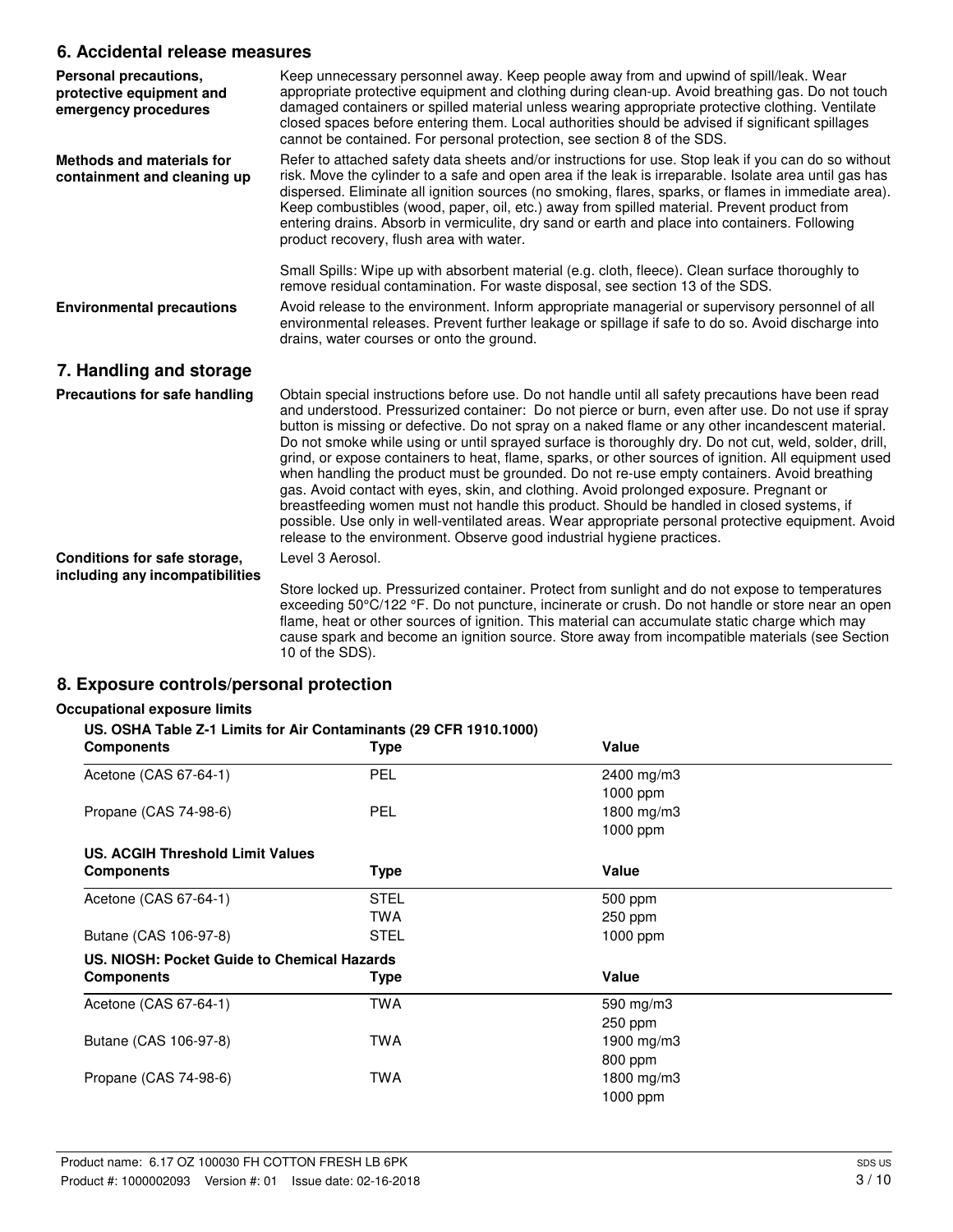| <b>Biological limit values</b><br><b>ACGIH Biological Exposure Indices</b> |                          |                                                                        |                 |                                                                                                                                                                                                                                                                                                                                                                                                                |
|----------------------------------------------------------------------------|--------------------------|------------------------------------------------------------------------|-----------------|----------------------------------------------------------------------------------------------------------------------------------------------------------------------------------------------------------------------------------------------------------------------------------------------------------------------------------------------------------------------------------------------------------------|
| <b>Components</b>                                                          | Value                    | <b>Determinant</b>                                                     | <b>Specimen</b> | <b>Sampling Time</b>                                                                                                                                                                                                                                                                                                                                                                                           |
| Acetone (CAS 67-64-1)                                                      | $25 \text{ ma/l}$        | Acetone                                                                | Urine           | $\star$                                                                                                                                                                                                                                                                                                                                                                                                        |
| * - For sampling details, please see the source document.                  |                          |                                                                        |                 |                                                                                                                                                                                                                                                                                                                                                                                                                |
| Appropriate engineering<br>controls                                        | eyewash station.         |                                                                        |                 | Good general ventilation (typically 10 air changes per hour) should be used. Ventilation rates<br>should be matched to conditions. If applicable, use process enclosures, local exhaust ventilation,<br>or other engineering controls to maintain airborne levels below recommended exposure limits. If<br>exposure limits have not been established, maintain airborne levels to an acceptable level. Provide |
| Individual protection measures, such as personal protective equipment      |                          |                                                                        |                 |                                                                                                                                                                                                                                                                                                                                                                                                                |
| Eye/face protection                                                        |                          | Wear safety glasses with side shields (or goggles).                    |                 |                                                                                                                                                                                                                                                                                                                                                                                                                |
| <b>Skin protection</b>                                                     |                          |                                                                        |                 |                                                                                                                                                                                                                                                                                                                                                                                                                |
| <b>Hand protection</b>                                                     |                          | recommended. Suitable gloves can be recommended by the glove supplier. |                 | Wear appropriate chemical resistant gloves. Nitrile, butyl rubber or neoprene gloves are                                                                                                                                                                                                                                                                                                                       |
| <b>Other</b>                                                               |                          |                                                                        |                 | Wear appropriate chemical resistant clothing. Use of an impervious apron is recommended.                                                                                                                                                                                                                                                                                                                       |
| <b>Respiratory protection</b>                                              | air-supplied respirator. |                                                                        |                 | If permissible levels are exceeded use NIOSH mechanical filter / organic vapor cartridge or an                                                                                                                                                                                                                                                                                                                 |
| <b>Thermal hazards</b>                                                     |                          | Wear appropriate thermal protective clothing, when necessary.          |                 |                                                                                                                                                                                                                                                                                                                                                                                                                |
| General hygiene<br>considerations                                          |                          |                                                                        |                 | Observe any medical surveillance requirements. When using do not smoke. Always observe good<br>personal hygiene measures, such as washing after handling the material and before eating,<br>drinking, and/or smoking. Routinely wash work clothing and protective equipment to remove<br>contaminants. Contaminated work clothing should not be allowed out of the workplace.                                  |

# **9. Physical and chemical properties**

| Appearance                                        |                                                              |
|---------------------------------------------------|--------------------------------------------------------------|
| <b>Physical state</b>                             | Gas.                                                         |
| Form                                              | Aerosol.                                                     |
| Color                                             | Not available.                                               |
| Odor                                              | Not available.                                               |
| <b>Odor threshold</b>                             | Not available.                                               |
| рH                                                | Not available.                                               |
| Melting point/freezing point                      | Not available.                                               |
| Initial boiling point and boiling<br>range        | 132.89 °F (56.05 °C) estimated                               |
| <b>Flash point</b>                                | -156.0 $\degree$ F (-104.4 $\degree$ C) Propellant estimated |
| <b>Evaporation rate</b>                           | Not available.                                               |
| Flammability (solid, gas)                         | Not available.                                               |
| Upper/lower flammability or explosive limits      |                                                              |
| <b>Flammability limit - lower</b><br>(%)          | 2.4 % estimated                                              |
| <b>Flammability limit - upper</b><br>(%)          | 11.9 % estimated                                             |
| Explosive limit - lower (%)                       | Not available.                                               |
| Explosive limit - upper (%)                       | Not available.                                               |
| Vapor pressure                                    | Not available.                                               |
| <b>Vapor density</b>                              | Not available.                                               |
| <b>Relative density</b>                           | Not available.                                               |
| Solubility(ies)                                   |                                                              |
| Solubility (water)                                | Not available.                                               |
| <b>Partition coefficient</b><br>(n-octanol/water) | Not available.                                               |
| <b>Auto-ignition temperature</b>                  | Not available.                                               |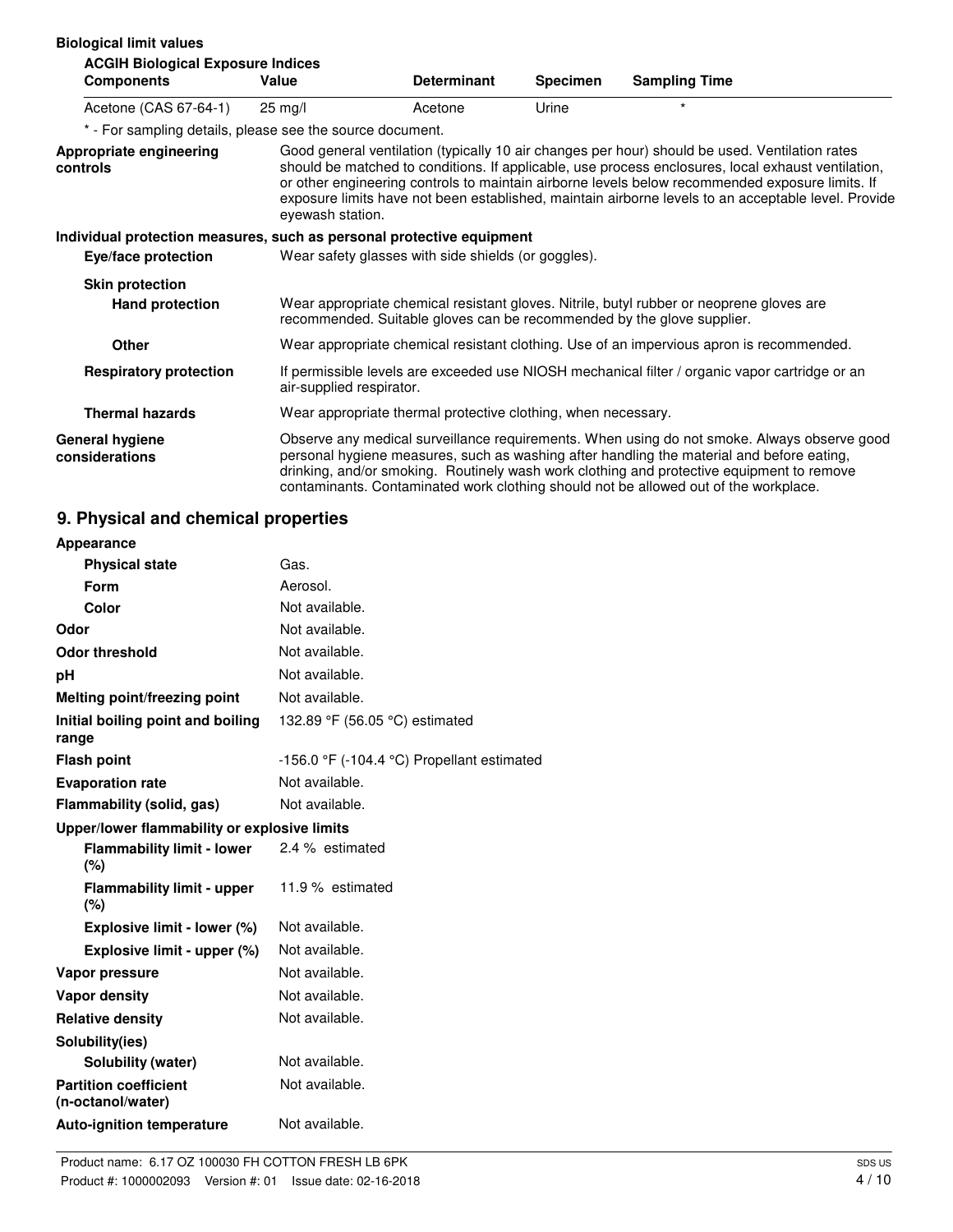| <b>Decomposition temperature</b> | Not available.       |
|----------------------------------|----------------------|
| <b>Viscosity</b>                 | Not available.       |
| <b>Other information</b>         |                      |
| <b>Density</b>                   | 0.70 g/cm3 estimated |
| <b>Explosive properties</b>      | Not explosive.       |
| <b>Oxidizing properties</b>      | Not oxidizing.       |
| <b>Specific gravity</b>          | 0.731 estimated      |

# **10. Stability and reactivity**

| Reactivity                                   | The product is stable and non-reactive under normal conditions of use, storage and transport. |
|----------------------------------------------|-----------------------------------------------------------------------------------------------|
| <b>Chemical stability</b>                    | Material is stable under normal conditions.                                                   |
| <b>Possibility of hazardous</b><br>reactions | Hazardous polymerization does not occur.                                                      |
| <b>Conditions to avoid</b>                   | Avoid temperatures exceeding the flash point. Contact with incompatible materials.            |
| Incompatible materials                       | Acids. Strong oxidizing agents. Nitrates. Fluorine. Chlorine.                                 |
| <b>Hazardous decomposition</b><br>products   | No hazardous decomposition products are known.                                                |

# **11. Toxicological information**

# **Information on likely routes of exposure**

| Inhalation                                                                         | May cause drowsiness and dizziness. Headache. Nausea, vomiting. Prolonged inhalation may be<br>harmful.                                                                                                                            |
|------------------------------------------------------------------------------------|------------------------------------------------------------------------------------------------------------------------------------------------------------------------------------------------------------------------------------|
| <b>Skin contact</b>                                                                | May cause an allergic skin reaction.                                                                                                                                                                                               |
| Eye contact                                                                        | Causes serious eve irritation.                                                                                                                                                                                                     |
| Ingestion                                                                          | Expected to be a low ingestion hazard.                                                                                                                                                                                             |
| Symptoms related to the<br>physical, chemical and<br>toxicological characteristics | May cause drowsiness and dizziness. Headache. Nausea, vomiting. Severe eye irritation.<br>Symptoms may include stinging, tearing, redness, swelling, and blurred vision. May cause an<br>allergic skin reaction. Dermatitis. Rash. |

## **Information on toxicological effects**

| Acute toxicity | Narcotic effects. May cause an allergic skin reaction. |  |
|----------------|--------------------------------------------------------|--|
|                |                                                        |  |

| <b>Components</b>                               | <b>Species</b> | <b>Test Results</b>    |
|-------------------------------------------------|----------------|------------------------|
| 4-tert-butylcyclohexyl Acetate (CAS 32210-23-4) |                |                        |
| <b>Acute</b>                                    |                |                        |
| <b>Dermal</b>                                   |                |                        |
| LD50                                            | Rabbit         | > 5 ml/kg, 24 Hours    |
| Oral                                            |                |                        |
| LD50                                            | Mouse          | 4.3 ml/kg              |
|                                                 | Rat            | 300 - 2000 mg/kg       |
|                                                 |                | 3.55 ml/kg             |
| Acetone (CAS 67-64-1)                           |                |                        |
| <b>Acute</b>                                    |                |                        |
| <b>Dermal</b>                                   |                |                        |
| LD50                                            | Guinea pig     | > 7426 mg/kg, 24 Hours |
|                                                 |                | > 9.4 ml/kg, 24 Hours  |
|                                                 | Rabbit         | > 7426 mg/kg, 24 Hours |
|                                                 |                | > 9.4 ml/kg, 24 Hours  |
| Inhalation                                      |                |                        |
| LC50                                            | Rat            | 55700 ppm, 3 Hours     |
|                                                 |                | 132 mg/l, 3 Hours      |
|                                                 |                | 50.1 mg/l              |
| Oral                                            |                |                        |
| LD50                                            | Rat            | 5800 mg/kg             |
|                                                 |                |                        |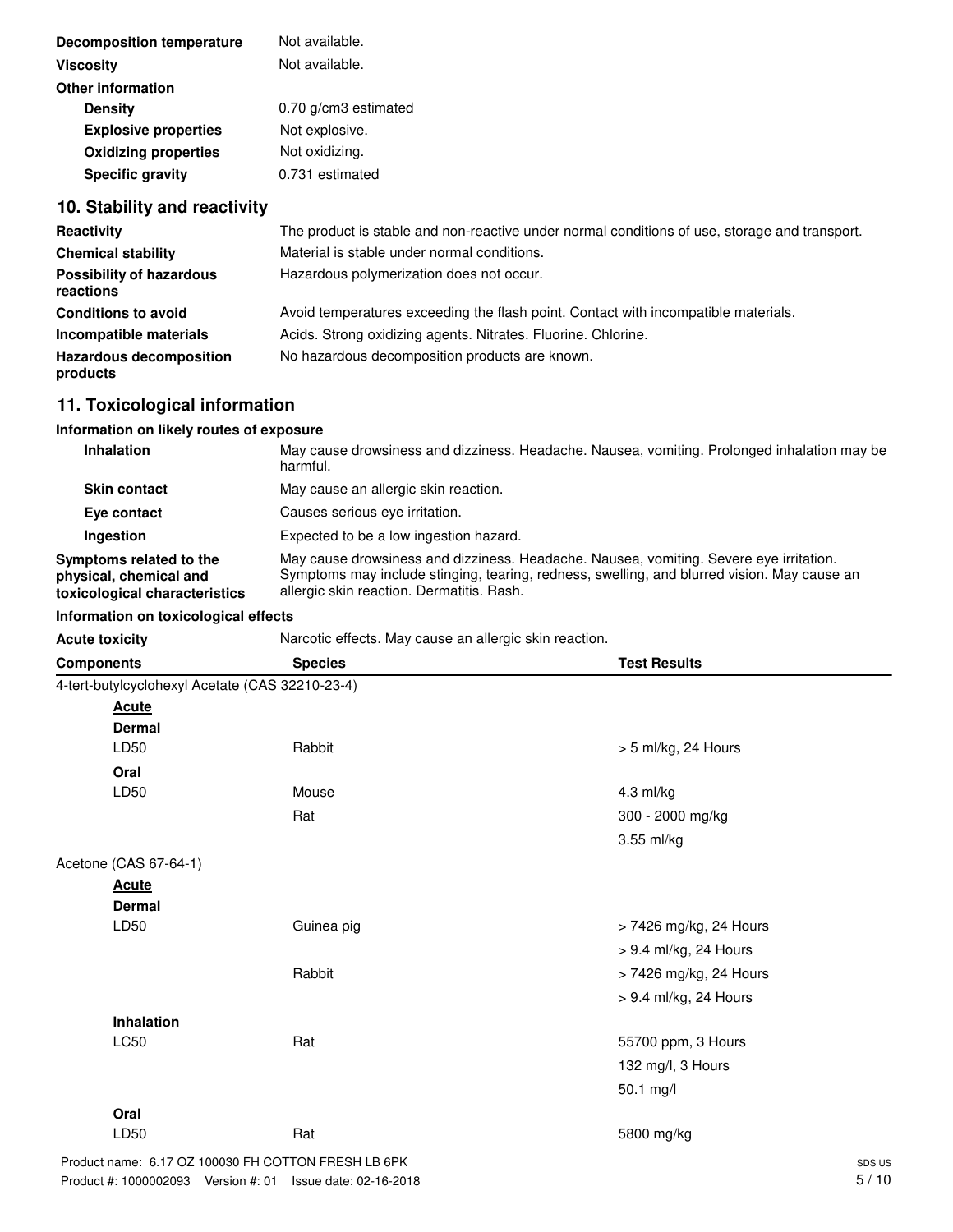| <b>Components</b>                                   | <b>Species</b>                                                                                                      | <b>Test Results</b>    |  |
|-----------------------------------------------------|---------------------------------------------------------------------------------------------------------------------|------------------------|--|
|                                                     |                                                                                                                     | 2.2 ml/kg              |  |
| Butane (CAS 106-97-8)                               |                                                                                                                     |                        |  |
| <b>Acute</b>                                        |                                                                                                                     |                        |  |
| <b>Inhalation</b>                                   |                                                                                                                     |                        |  |
| LC50                                                | Mouse                                                                                                               | 1237 mg/l, 120 Minutes |  |
|                                                     |                                                                                                                     | 52 %, 120 Minutes      |  |
|                                                     | Rat                                                                                                                 | 1355 mg/l              |  |
| Butylphenyl Methylpropional (CAS 80-54-6)           |                                                                                                                     |                        |  |
| <b>Acute</b>                                        |                                                                                                                     |                        |  |
| <b>Dermal</b>                                       |                                                                                                                     |                        |  |
| LD50                                                | Rabbit                                                                                                              | > 5000 mg/kg           |  |
|                                                     | Rat                                                                                                                 | > 2000 mg/kg           |  |
| Inhalation                                          |                                                                                                                     |                        |  |
| <b>LC50</b>                                         |                                                                                                                     | $> 0.18$ mg/l          |  |
|                                                     | Rat                                                                                                                 | > 0.18 mg/l, 7 Hours   |  |
| Oral                                                |                                                                                                                     |                        |  |
| LD50                                                | Rat                                                                                                                 | 1390 mg/kg             |  |
| Hexyl Salicylate (CAS 6259-76-3)                    |                                                                                                                     |                        |  |
| <b>Acute</b>                                        |                                                                                                                     |                        |  |
| <b>Dermal</b><br>LD50                               | Rabbit                                                                                                              | $> 5$ g/kg             |  |
| Oral                                                |                                                                                                                     |                        |  |
| LD50                                                | Rat                                                                                                                 | $> 5$ g/kg             |  |
| Propane (CAS 74-98-6)                               |                                                                                                                     |                        |  |
| <b>Acute</b>                                        |                                                                                                                     |                        |  |
| Inhalation                                          |                                                                                                                     |                        |  |
| LC50                                                | Mouse                                                                                                               | 1237 mg/l, 120 Minutes |  |
|                                                     |                                                                                                                     | 52 %, 120 Minutes      |  |
|                                                     | Rat                                                                                                                 | 1355 mg/l              |  |
|                                                     |                                                                                                                     | 658 mg/l/4h            |  |
|                                                     |                                                                                                                     |                        |  |
|                                                     | * Estimates for product may be based on additional component data not shown.                                        |                        |  |
| <b>Skin corrosion/irritation</b>                    | Prolonged skin contact may cause temporary irritation.                                                              |                        |  |
| Serious eye damage/eye<br>irritation                | Causes serious eye irritation.                                                                                      |                        |  |
| Respiratory or skin sensitization                   |                                                                                                                     |                        |  |
| <b>Respiratory sensitization</b>                    | Not a respiratory sensitizer.                                                                                       |                        |  |
| <b>Skin sensitization</b>                           | May cause an allergic skin reaction.                                                                                |                        |  |
| <b>Germ cell mutagenicity</b>                       | No data available to indicate product or any components present at greater than 0.1% are<br>mutagenic or genotoxic. |                        |  |
| Carcinogenicity                                     | This product is not considered to be a carcinogen by IARC, ACGIH, NTP, or OSHA.                                     |                        |  |
|                                                     | IARC Monographs. Overall Evaluation of Carcinogenicity                                                              |                        |  |
| Not listed.                                         | OSHA Specifically Regulated Substances (29 CFR 1910.1001-1050)                                                      |                        |  |
| Not regulated.                                      | US. National Toxicology Program (NTP) Report on Carcinogens                                                         |                        |  |
| Not listed.                                         |                                                                                                                     |                        |  |
| <b>Reproductive toxicity</b>                        | Suspected of damaging fertility or the unborn child.                                                                |                        |  |
| Specific target organ toxicity -<br>single exposure | May cause drowsiness and dizziness.                                                                                 |                        |  |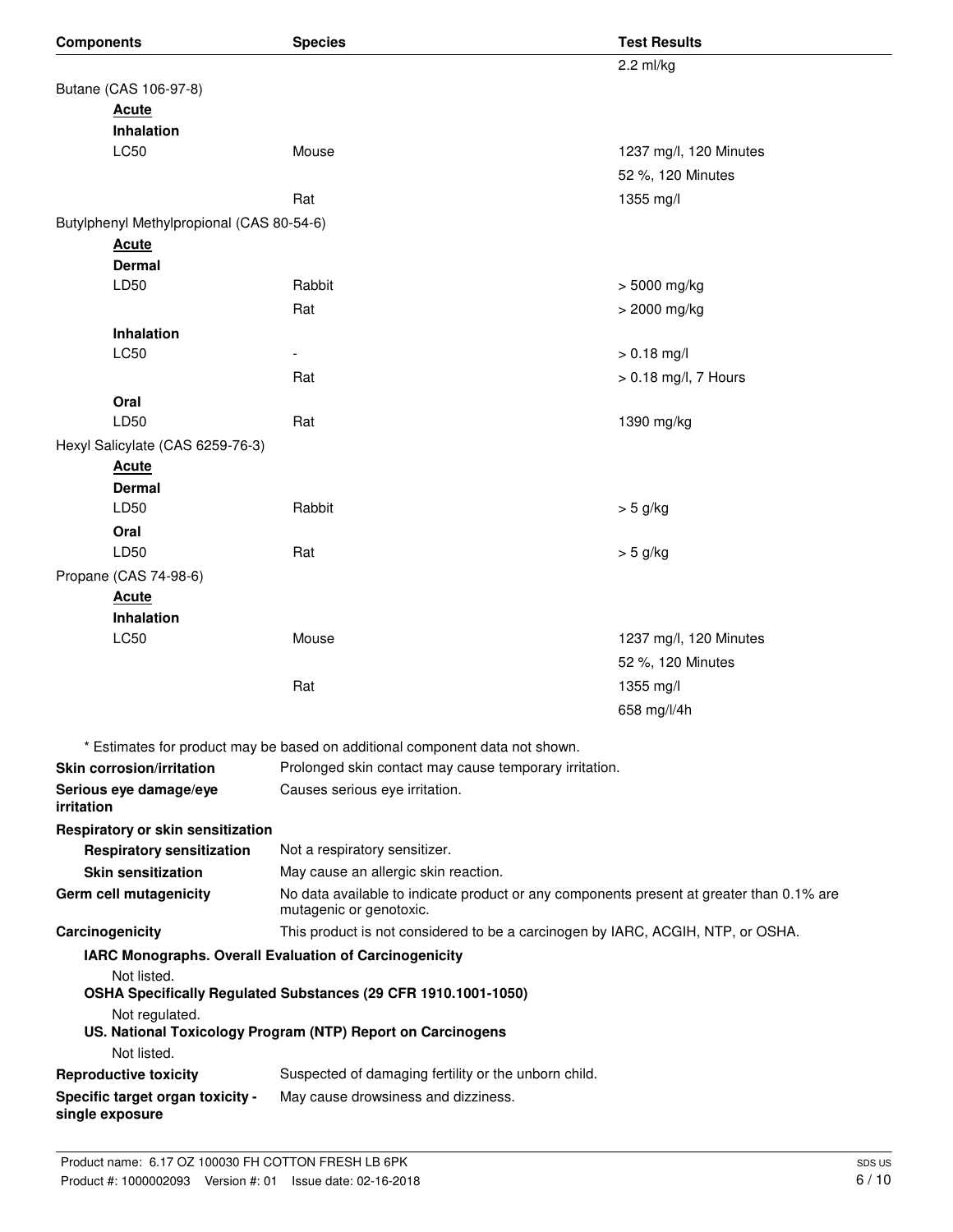| Specific target organ toxicity -<br>repeated exposure | Not classified.                             |
|-------------------------------------------------------|---------------------------------------------|
| <b>Aspiration hazard</b>                              | Not likely, due to the form of the product. |
| <b>Chronic effects</b>                                | Prolonged inhalation may be harmful.        |

## **12. Ecological information**

| Harmful to aquatic life with long lasting effects.<br><b>Ecotoxicity</b> |                  |                                                         |                                   |  |
|--------------------------------------------------------------------------|------------------|---------------------------------------------------------|-----------------------------------|--|
| <b>Product</b>                                                           |                  | <b>Species</b><br><b>Test Results</b>                   |                                   |  |
| 6.17 OZ 100030 FH COTTON FRESH LB 6PK                                    |                  |                                                         |                                   |  |
| <b>Aquatic</b>                                                           |                  |                                                         |                                   |  |
| Crustacea                                                                | EC50             | Daphnia                                                 | 3002.094 mg/l, 48 hours estimated |  |
| Fish                                                                     | LC50             | Fish                                                    | 720.9379 mg/l, 96 hours estimated |  |
| <b>Components</b>                                                        |                  | <b>Test Results</b><br><b>Species</b>                   |                                   |  |
| Acetone (CAS 67-64-1)                                                    |                  |                                                         |                                   |  |
| <b>Aquatic</b>                                                           |                  |                                                         |                                   |  |
| Crustacea                                                                | EC <sub>50</sub> | Water flea (Daphnia magna)                              | 21.6 - 23.9 mg/l, 48 hours        |  |
| Fish                                                                     | LC50             | Rainbow trout, donaldson trout<br>(Oncorhynchus mykiss) | 4740 - 6330 mg/l, 96 hours        |  |

\* Estimates for product may be based on additional component data not shown.

**Persistence and degradability** No data is available on the degradability of this product.

### **Bioaccumulative potential**

|                       | Partition coefficient n-octanol / water (log Kow)                                                                                                                                          |  |
|-----------------------|--------------------------------------------------------------------------------------------------------------------------------------------------------------------------------------------|--|
| Acetone               | $-0.24$                                                                                                                                                                                    |  |
| <b>Butane</b>         | 2.89                                                                                                                                                                                       |  |
| Propane               | 2.36                                                                                                                                                                                       |  |
| Mobility in soil      | No data available.                                                                                                                                                                         |  |
| Other adverse effects | No other adverse environmental effects (e.g. ozone depletion, photochemical ozone creation<br>potential, endocrine disruption, global warming potential) are expected from this component. |  |

## **13. Disposal considerations**

| <b>Disposal instructions</b>             | Collect and reclaim or dispose in sealed containers at licensed waste disposal site. Contents<br>under pressure. Do not puncture, incinerate or crush. Do not allow this material to drain into<br>sewers/water supplies. Do not contaminate ponds, waterways or ditches with chemical or used<br>container. Dispose of contents/container in accordance with local/regional/national/international<br>regulations. |
|------------------------------------------|---------------------------------------------------------------------------------------------------------------------------------------------------------------------------------------------------------------------------------------------------------------------------------------------------------------------------------------------------------------------------------------------------------------------|
| Local disposal regulations               | Dispose in accordance with all applicable regulations.                                                                                                                                                                                                                                                                                                                                                              |
| Hazardous waste code                     | The waste code should be assigned in discussion between the user, the producer and the waste<br>disposal company.                                                                                                                                                                                                                                                                                                   |
| Waste from residues / unused<br>products | Dispose of in accordance with local regulations. Empty containers or liners may retain some<br>product residues. This material and its container must be disposed of in a safe manner (see:<br>Disposal instructions).                                                                                                                                                                                              |
| <b>Contaminated packaging</b>            | Since emptied containers may retain product residue, follow label warnings even after container is<br>emptied. Empty containers should be taken to an approved waste handling site for recycling or<br>disposal. Do not re-use empty containers.                                                                                                                                                                    |

## **14. Transport information**

| <b>DOT</b>                 |                                                                                                      |
|----------------------------|------------------------------------------------------------------------------------------------------|
| UN number                  | UN1950                                                                                               |
| UN proper shipping name    | Aerosols, flammable, (each not exceeding 1 L capacity)                                               |
| Transport hazard class(es) |                                                                                                      |
| <b>Class</b>               | 2.1                                                                                                  |
| <b>Subsidiary risk</b>     | -                                                                                                    |
| Label(s)                   | 2.1                                                                                                  |
| Packing group              | Not applicable.                                                                                      |
|                            | Special precautions for user Read safety instructions, SDS and emergency procedures before handling. |
| <b>Special provisions</b>  | N82                                                                                                  |
| Packaging exceptions       | 306                                                                                                  |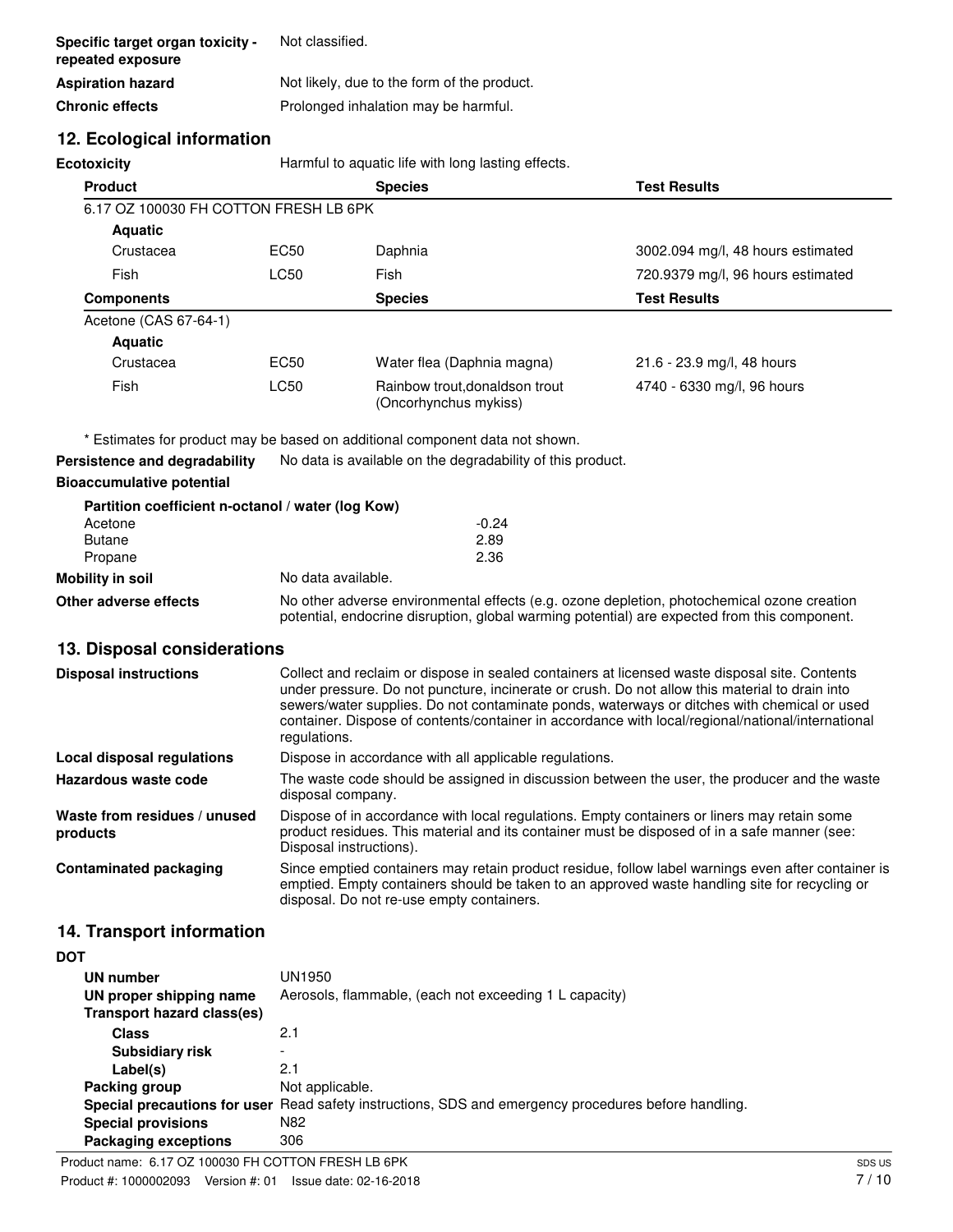| Packaging non bulk | None |
|--------------------|------|
| Packaging bulk     | None |

This product meets the exception requirements of section 173.306 as a limited quantity and may be shipped as a limited quantity. Until 12/31/2020, the "Consumer Commodity - ORM-D" marking may still be used in place of the new limited quantity diamond mark for packages of UN 1950 Aerosols. Limited quantities require the limited quantity diamond mark on cartons after 12/31/20 and may be used now in place of the "Consumer Commodity ORM-D" marking.

### **IATA**

| <b>UN number</b>                                               | UN1950                                                                                                                                                                          |
|----------------------------------------------------------------|---------------------------------------------------------------------------------------------------------------------------------------------------------------------------------|
| UN proper shipping name                                        | Aerosols, flammable                                                                                                                                                             |
| <b>Transport hazard class(es)</b>                              |                                                                                                                                                                                 |
| <b>Class</b>                                                   | 2.1                                                                                                                                                                             |
| <b>Subsidiary risk</b>                                         |                                                                                                                                                                                 |
| Label(s)                                                       | 2.1                                                                                                                                                                             |
| Packing group                                                  | Not applicable.                                                                                                                                                                 |
| <b>Environmental hazards</b>                                   | No.                                                                                                                                                                             |
| <b>ERG Code</b>                                                | 10 <sub>L</sub>                                                                                                                                                                 |
|                                                                | Special precautions for user Read safety instructions, SDS and emergency procedures before handling. Read safety<br>instructions, SDS and emergency procedures before handling. |
| <b>Other information</b>                                       |                                                                                                                                                                                 |
| Passenger and cargo<br>aircraft                                | Allowed with restrictions.                                                                                                                                                      |
| Cargo aircraft only                                            | Allowed with restrictions.                                                                                                                                                      |
| <b>Packaging Exceptions</b>                                    | LTD OTY                                                                                                                                                                         |
| <b>IMDG</b>                                                    |                                                                                                                                                                                 |
| <b>UN number</b>                                               | <b>UN1950</b>                                                                                                                                                                   |
| UN proper shipping name                                        | <b>AEROSOLS</b>                                                                                                                                                                 |
| <b>Transport hazard class(es)</b>                              |                                                                                                                                                                                 |
| <b>Class</b>                                                   | 2.1                                                                                                                                                                             |
| <b>Subsidiary risk</b>                                         |                                                                                                                                                                                 |
| Label(s)                                                       | 2.1                                                                                                                                                                             |
| Packing group                                                  | Not applicable.                                                                                                                                                                 |
| <b>Environmental hazards</b>                                   |                                                                                                                                                                                 |
| <b>Marine pollutant</b>                                        | No.                                                                                                                                                                             |
| <b>EmS</b>                                                     | $F-D, S-U$                                                                                                                                                                      |
|                                                                | Special precautions for user Read safety instructions, SDS and emergency procedures before handling. Read safety<br>instructions, SDS and emergency procedures before handling. |
| <b>Packaging Exceptions</b>                                    | I TD OTY                                                                                                                                                                        |
| Transport in bulk according to<br>Annex II of MARPOL 73/78 and | Not applicable.                                                                                                                                                                 |
| the IBC Code                                                   |                                                                                                                                                                                 |

#### **DOT**

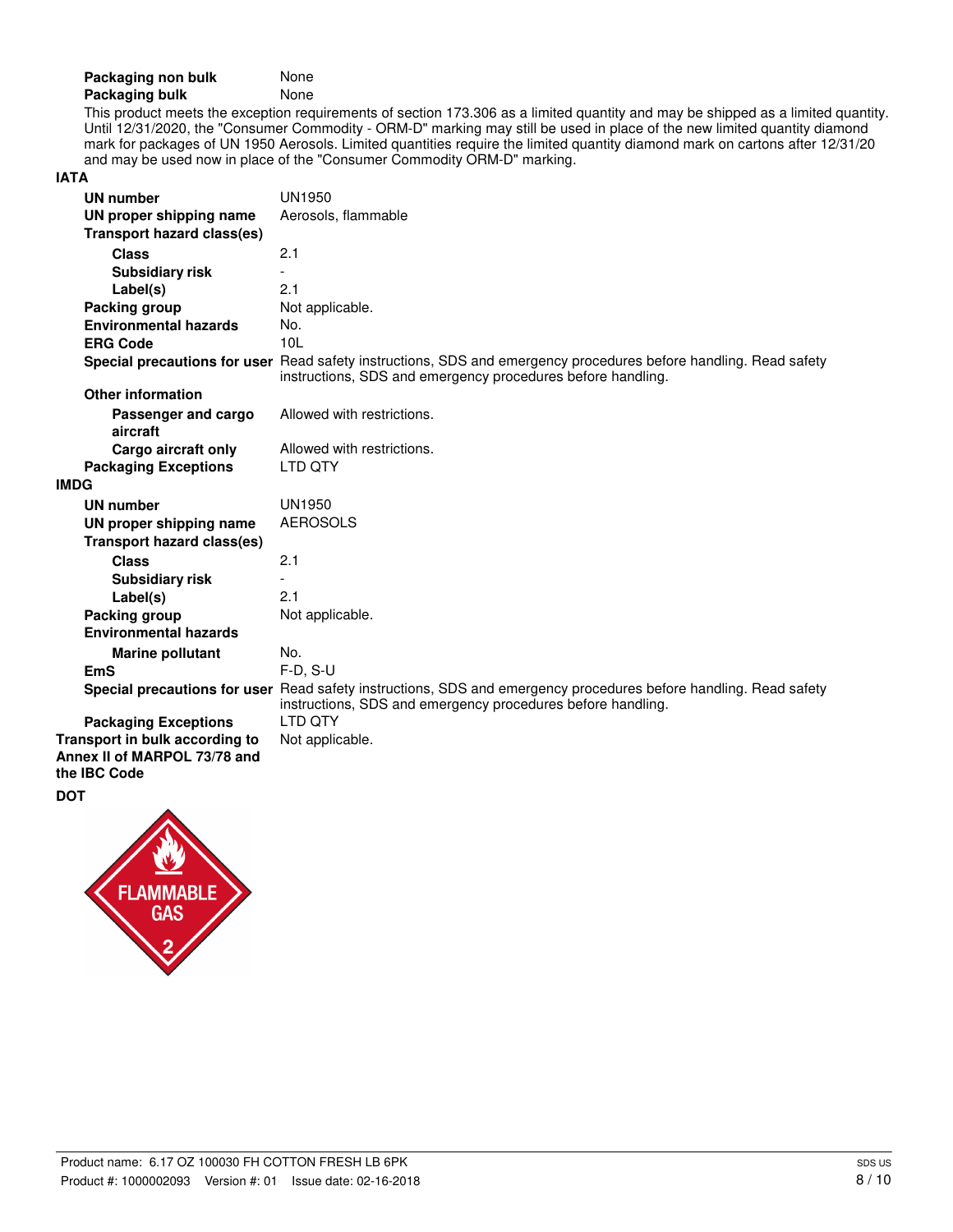

# **15. Regulatory information**

| <b>US federal regulations</b>                                    | Standard, 29 CFR 1910.1200.                                                                                           |                   | This product is a "Hazardous Chemical" as defined by the OSHA Hazard Communication                                     |
|------------------------------------------------------------------|-----------------------------------------------------------------------------------------------------------------------|-------------------|------------------------------------------------------------------------------------------------------------------------|
|                                                                  | TSCA Section 12(b) Export Notification (40 CFR 707, Subpt. D)                                                         |                   |                                                                                                                        |
| Not regulated.                                                   |                                                                                                                       |                   |                                                                                                                        |
| CERCLA Hazardous Substance List (40 CFR 302.4)                   |                                                                                                                       |                   |                                                                                                                        |
| Acetone (CAS 67-64-1)                                            |                                                                                                                       | Listed.           |                                                                                                                        |
| <b>SARA 304 Emergency release notification</b><br>Not regulated. |                                                                                                                       |                   |                                                                                                                        |
|                                                                  | OSHA Specifically Regulated Substances (29 CFR 1910.1001-1050)                                                        |                   |                                                                                                                        |
| Not regulated.                                                   |                                                                                                                       |                   |                                                                                                                        |
| Superfund Amendments and Reauthorization Act of 1986 (SARA)      |                                                                                                                       |                   |                                                                                                                        |
| <b>Hazard categories</b>                                         | Immediate Hazard - Yes<br>Delayed Hazard - Yes<br>Fire Hazard - Yes<br>Pressure Hazard - No<br>Reactivity Hazard - No |                   |                                                                                                                        |
| <b>SARA 302 Extremely hazardous substance</b>                    |                                                                                                                       |                   |                                                                                                                        |
| Not listed.                                                      |                                                                                                                       |                   |                                                                                                                        |
| SARA 311/312 Hazardous<br>chemical                               | No                                                                                                                    |                   |                                                                                                                        |
| SARA 313 (TRI reporting)                                         |                                                                                                                       |                   |                                                                                                                        |
| <b>Chemical name</b>                                             |                                                                                                                       | <b>CAS number</b> | % by wt.                                                                                                               |
| Hexyl cinnamal                                                   |                                                                                                                       | 101-86-0          | $0.1 - 1$                                                                                                              |
| Other federal regulations                                        |                                                                                                                       |                   |                                                                                                                        |
|                                                                  | Clean Air Act (CAA) Section 112 Hazardous Air Pollutants (HAPs) List                                                  |                   |                                                                                                                        |
| Not regulated.                                                   | Clean Air Act (CAA) Section 112(r) Accidental Release Prevention (40 CFR 68.130)                                      |                   |                                                                                                                        |
| Butane (CAS 106-97-8)<br>Propane (CAS 74-98-6)                   |                                                                                                                       |                   |                                                                                                                        |
| <b>Safe Drinking Water Act</b><br>(SDWA)                         | Not regulated.                                                                                                        |                   |                                                                                                                        |
| <b>Chemical Code Number</b>                                      |                                                                                                                       |                   | Drug Enforcement Administration (DEA). List 2, Essential Chemicals (21 CFR 1310.02(b) and 1310.04(f)(2) and            |
| Acetone (CAS 67-64-1)                                            |                                                                                                                       | 6532              |                                                                                                                        |
|                                                                  |                                                                                                                       |                   | Drug Enforcement Administration (DEA). List 1 & 2 Exempt Chemical Mixtures (21 CFR 1310.12(c))                         |
| Acetone (CAS 67-64-1)                                            |                                                                                                                       | 35 %WV            |                                                                                                                        |
| <b>DEA Exempt Chemical Mixtures Code Number</b>                  |                                                                                                                       |                   |                                                                                                                        |
| Acetone (CAS 67-64-1)                                            |                                                                                                                       | 6532              |                                                                                                                        |
| US state regulations                                             |                                                                                                                       |                   |                                                                                                                        |
| Not listed.                                                      |                                                                                                                       |                   | US. California Controlled Substances. CA Department of Justice (California Health and Safety Code Section 11100)       |
| (a)                                                              |                                                                                                                       |                   | US. California. Candidate Chemicals List. Safer Consumer Products Regulations (Cal. Code Regs, tit. 22, 69502.3, subd. |
| Acetone (CAS 67-64-1)<br>Butane (CAS 106-97-8)                   |                                                                                                                       |                   |                                                                                                                        |